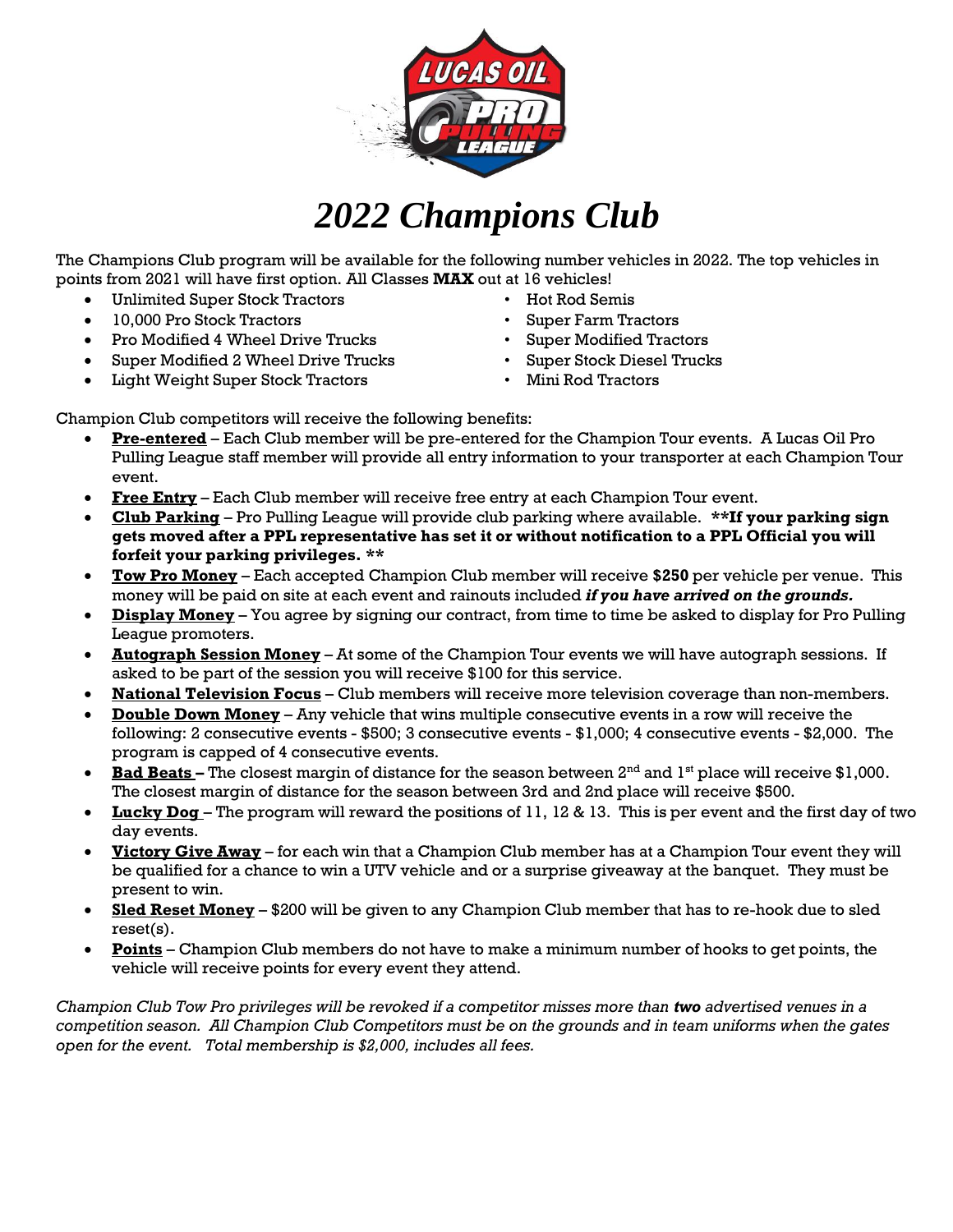|                                                                                                                                                                                                                        | Class: $\Box$ PM4WD Truck<br>$\square$ Super Farm Tractor<br>$\Box$ Hot Rod Semi<br>$\Box$ SM2WD Truck | $\Box$ Mini Rod Tractor<br>□ UL Super Stock Tractor                               | $\Box$ Light Weight Super Stock Tractor |  | $\Box$ Pro Stock Tractor<br>$\Box$ Super Modified Tractor<br>$\Box$ Super Stock Diesel Truck                  |  |  |
|------------------------------------------------------------------------------------------------------------------------------------------------------------------------------------------------------------------------|--------------------------------------------------------------------------------------------------------|-----------------------------------------------------------------------------------|-----------------------------------------|--|---------------------------------------------------------------------------------------------------------------|--|--|
|                                                                                                                                                                                                                        |                                                                                                        |                                                                                   |                                         |  |                                                                                                               |  |  |
|                                                                                                                                                                                                                        |                                                                                                        | Type of Engines:___________________________________Cubic Inch:___________________ |                                         |  |                                                                                                               |  |  |
|                                                                                                                                                                                                                        |                                                                                                        |                                                                                   |                                         |  |                                                                                                               |  |  |
|                                                                                                                                                                                                                        |                                                                                                        |                                                                                   |                                         |  |                                                                                                               |  |  |
|                                                                                                                                                                                                                        |                                                                                                        |                                                                                   |                                         |  |                                                                                                               |  |  |
|                                                                                                                                                                                                                        |                                                                                                        |                                                                                   |                                         |  |                                                                                                               |  |  |
|                                                                                                                                                                                                                        |                                                                                                        |                                                                                   |                                         |  |                                                                                                               |  |  |
|                                                                                                                                                                                                                        |                                                                                                        |                                                                                   |                                         |  |                                                                                                               |  |  |
|                                                                                                                                                                                                                        |                                                                                                        |                                                                                   |                                         |  |                                                                                                               |  |  |
|                                                                                                                                                                                                                        | <b>Event and Points check Information</b>                                                              |                                                                                   |                                         |  |                                                                                                               |  |  |
|                                                                                                                                                                                                                        |                                                                                                        |                                                                                   |                                         |  |                                                                                                               |  |  |
|                                                                                                                                                                                                                        |                                                                                                        | Early deadline on/or before January 11, 2022                                      |                                         |  |                                                                                                               |  |  |
|                                                                                                                                                                                                                        |                                                                                                        | Champion Club Membership (includes 1 vehicle & 1 driver) \$2,000.00               |                                         |  |                                                                                                               |  |  |
| <b>Additional Drivers</b> # of Drivers $\frac{1}{2}$ x \$250 = \$                                                                                                                                                      |                                                                                                        |                                                                                   |                                         |  |                                                                                                               |  |  |
|                                                                                                                                                                                                                        |                                                                                                        |                                                                                   |                                         |  | \$ Total for Champion Club membership                                                                         |  |  |
|                                                                                                                                                                                                                        |                                                                                                        |                                                                                   |                                         |  | ***Lucas Oil Pro Pulling League Membership includes a 1-year subscription to the Lucas Oil Pro Pulling League |  |  |
|                                                                                                                                                                                                                        | Magazine (\$30 value). ***                                                                             |                                                                                   |                                         |  |                                                                                                               |  |  |
|                                                                                                                                                                                                                        | Form must be signed below                                                                              |                                                                                   |                                         |  |                                                                                                               |  |  |
| In Consideration of the Lucas Oil Pro Pulling League promotional efforts on behalf of the sport, I hereby assign all<br>commercial pictures, merchandise sales and broadcast right to the Lucas Oil Pro Pulling League |                                                                                                        |                                                                                   |                                         |  |                                                                                                               |  |  |
|                                                                                                                                                                                                                        |                                                                                                        |                                                                                   |                                         |  |                                                                                                               |  |  |

| <b>Applicants Signature</b> | Date |
|-----------------------------|------|
|-----------------------------|------|